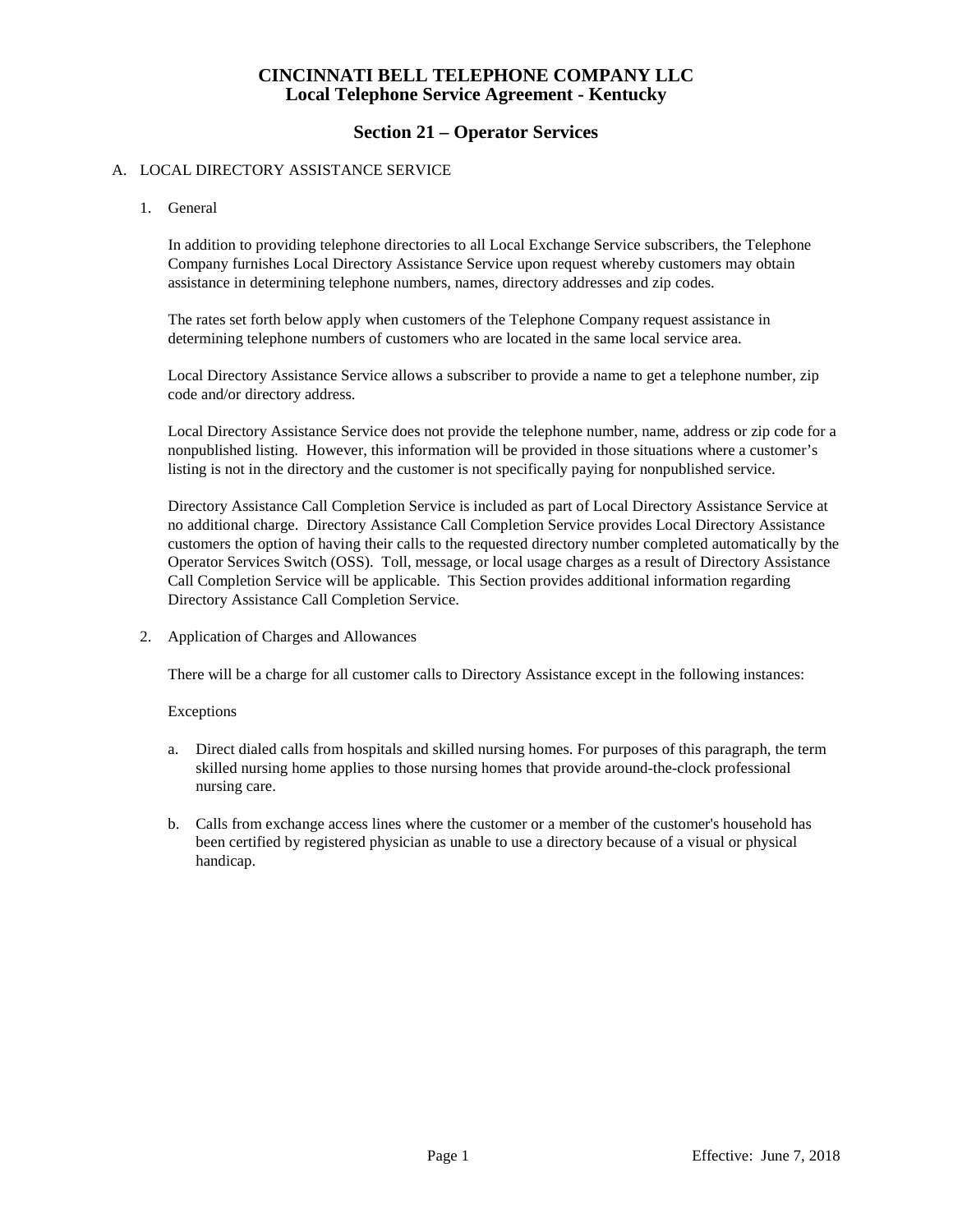# **Section 21 – Operator Services**

#### B. LOCAL CONFERENCE SERVICE

- 1. General
	- a. Local conference service is that of furnishing local connections on three or more exchange access lines subject to equipment limitations or combinations thereof on one connection at the same time so that each may communicate with all the others. Service between all connections must be local. If service between any two of the connections is toll, the service is classed as toll conference service. For regulation and rates for toll conference service, refer to the Toll Tariff.
	- b. Local conference service is offered only when all connections are between exchange access lines having Cincinnati and Kentucky Metropolitan in their local calling area.
	- c. One class of service is offered whether the call is to specified persons or specified numbers. Subject to the provisions in a. preceding, the Telephone Company, upon request, will endeavor to arrange for the establishment of a local conference connection at a specified time.
	- d. Charges for local conference calls are billed only to the originating customer. Chargeable time begins when connection is established between all the persons on the conference and ends when the connection is terminated at all points. A customer's request that a conferee be added to or disconnected from a conference call on which conversation is in progress, is considered as terminating the call and initiating a new call to the revised group.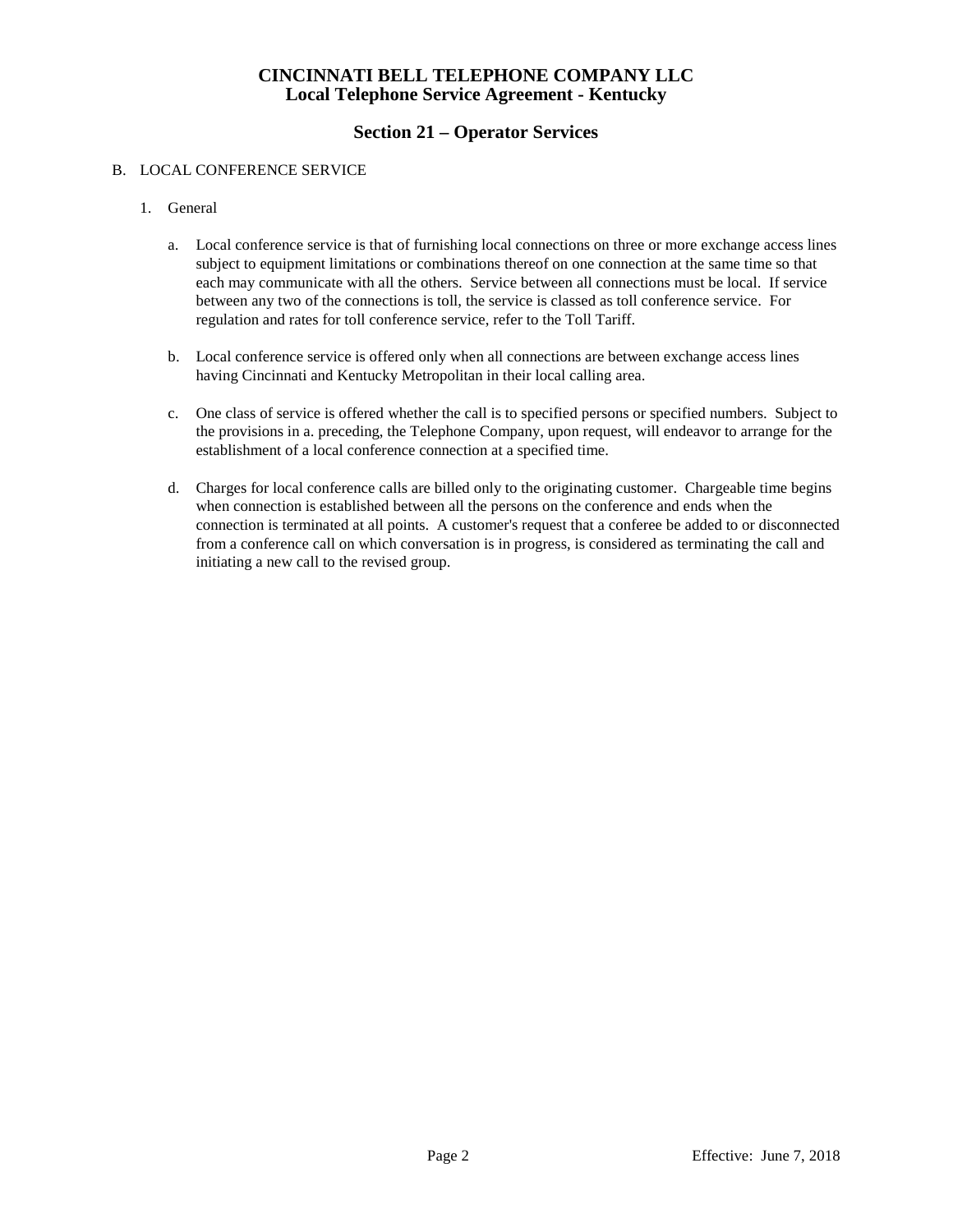## **Section 21 – Operator Services**

#### C. DIRECTORY ASSISTANCE CALL COMPLETION

1. General

The Telephone Company provides Directory Assistance Call Completion (DACC) service to customers who have accessed local Directory Assistance. Directory Assistance Call Completion service provides Directory Assistance customers the option of having their calls to the requested directory number completed automatically by the Operator Services System (OSS).

Directory Assistance Call Completion is activated by the customer when the customer depresses a specific digit on a touch-tone telephone during the DACC announcement prompt. The DACC announcement prompt will be given when the customer receives the requested directory number from the automated Interactive Voice System (IVS).

- 2. Regulations
	- a. The calling number and the number requested to be completed must be in the same Local Access Transport Area (LATA) or the local calling area where the request originated.
	- b. Only the second provided Directory Assistance telephone number will be completed if two Directory Assistance requests are made by the customer during the same call.
	- c. Directory Assistance Call Completion Service is included as part of Local Directory Assistance Service and Directory Assistance Business Category Search at no additional charge. However, toll, message or local measured usage charges as a result of Directory Assistance Call Completion will be applicable.
	- d. The following customer groups are not offered this completion service:

Customer Owned Coin Operated Telephones (COCOT) Hospitals Hotels/Motels Prisons/Inmates Interexchange Carriers and Independent Telephone Companies Mobile

- e. Directory Assistance Call Completion will be furnished only where facilities permit.
- f. Directory Assistance Call Completion will not be provided to complete calls to non-published telephone numbers, 700, 800, 900 or 976 numbers.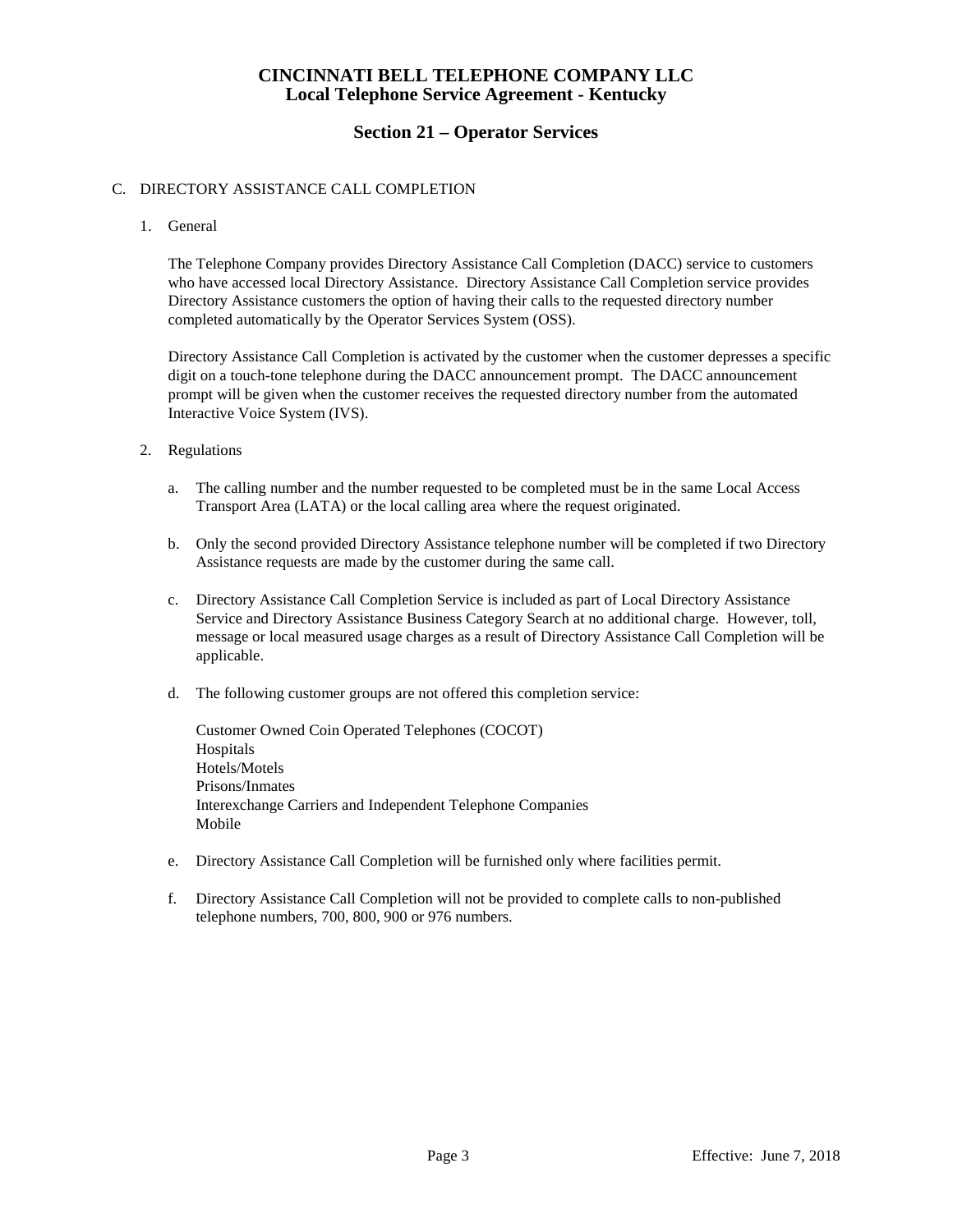### **Section 21 – Operator Services**

#### C. DIRECTORY ASSISTANCE CALL COMPLETION (Continued)

3. Rates and Charges

There is no charge associated with Directory Assistance Call Completion Service. It is included as part of Local Directory Assistance Service and Directory Assistance Business Category Search at no additional charge. However, toll, message or local measured usage charges as a result of Directory Assistance Call Completion will be applicable.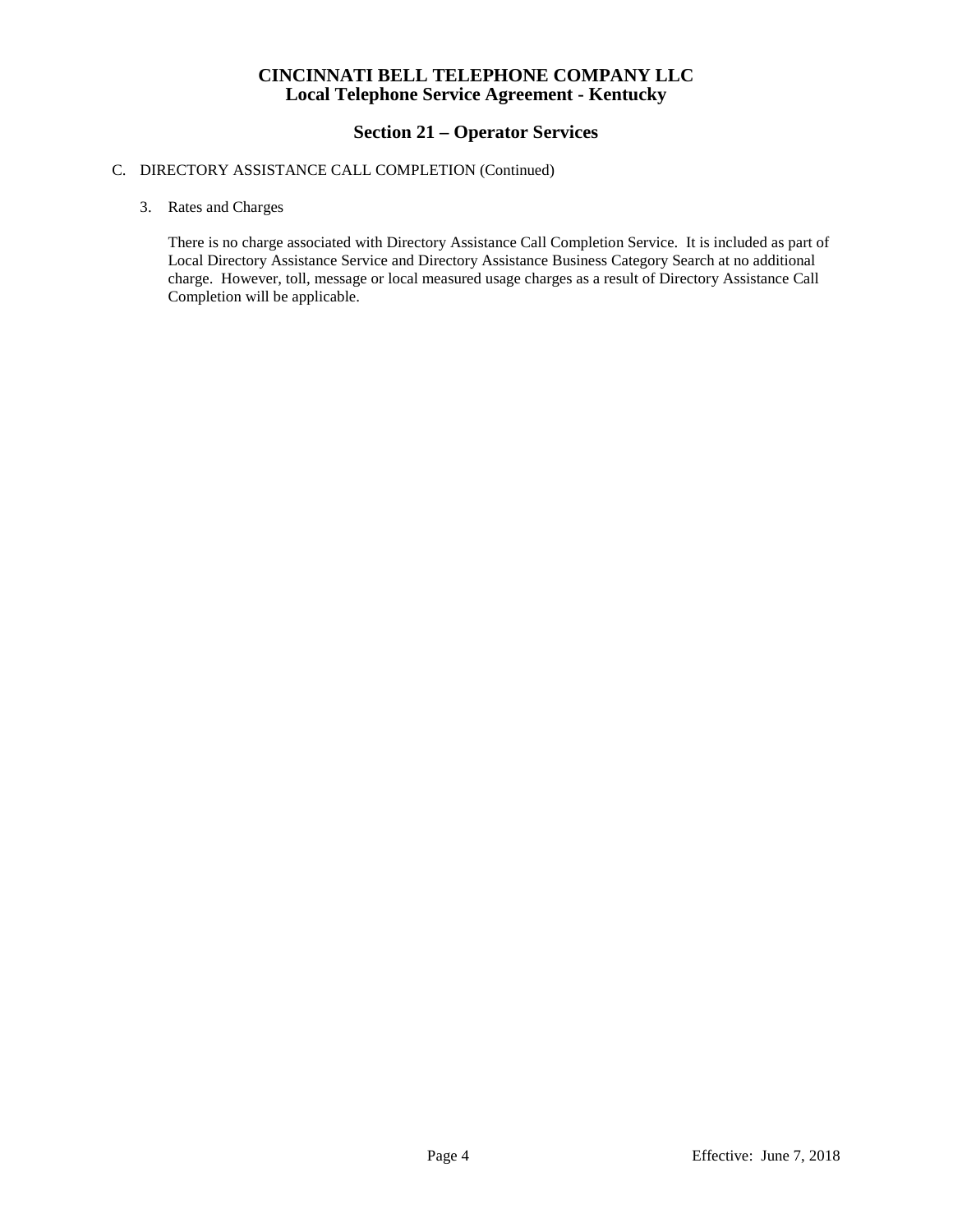## **Section 21 – Operator Services**

#### D. OPERATOR COMPLETION OF LOCAL CALLS

1. General

The charge for the Operator Completion of Local Calls applies when a customer requests the assistance of the Telephone Company operator to complete a local call or to complete a call to a Cellular Telephone Service Number.

- 2. Regulations
	- a. This service is only provided upon customer request and on a per call basis. This is not a monthly subscription service.
	- b. All existing usage charges are applicable in addition to the charge for the operator completion of the local call.
	- c. The Operator Completion of Local Calls service charge does not apply, to calls placed for customers with special needs, to emergencies such as 911 calls, to calls arising from telephone company problems such as calls to the Company's repair office or problems on the line which prevent completing the call, and to sent paid calls from public, semi-public and customer-provided public telephone service telephones.
	- d. This service will be provided where technically feasible.
- 3. Rates and charges, as found in the Pricelist associated with this Service Agreement.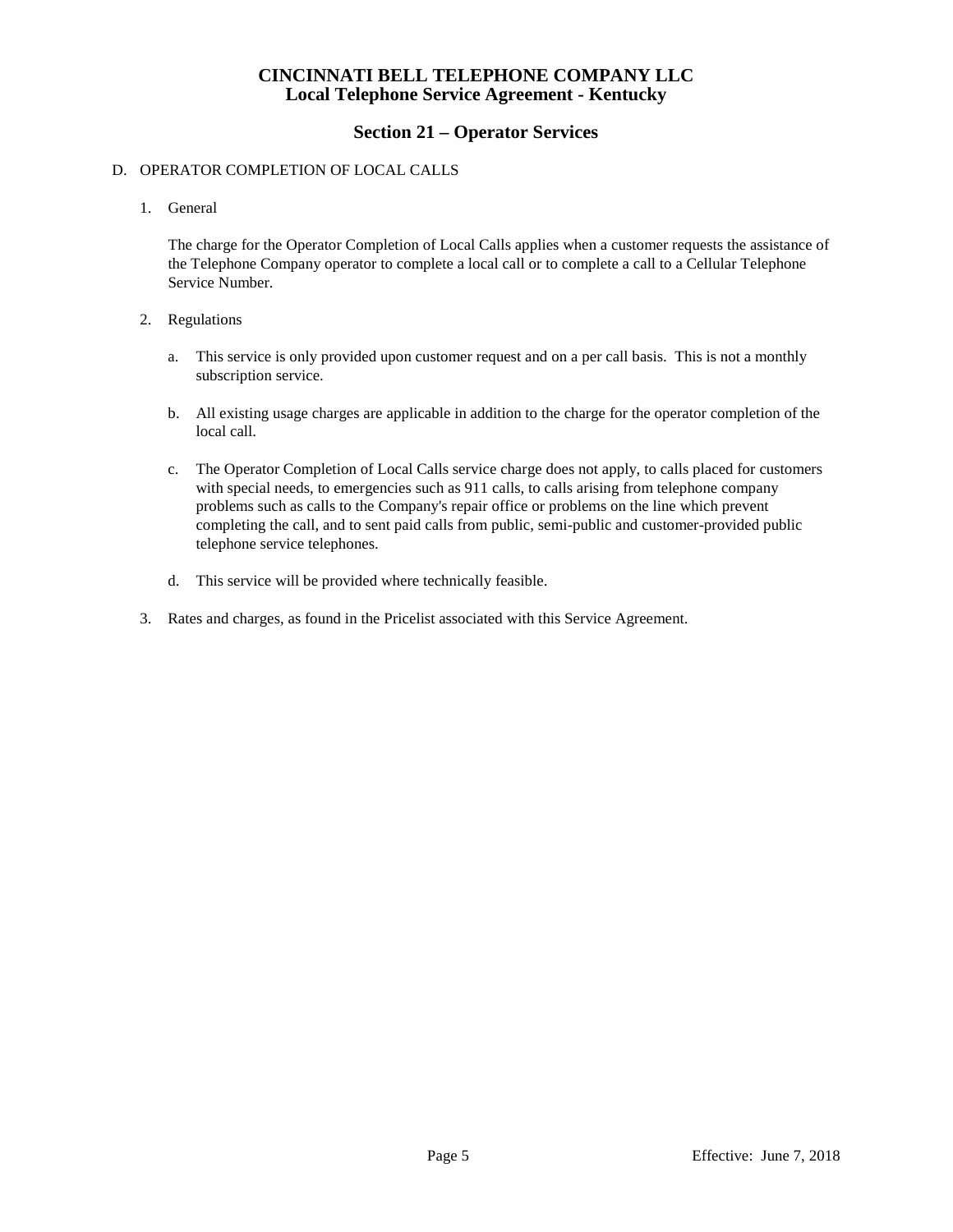## **Section 21 – Operator Services**

#### E. NATIONAL DIRECTORY ASSISTANCE SERVICE

1. General

National Directory Assistance Service (NDA) provides the name Address, telephone number, and area code information of telephone Service subscribers located outside of Cincinnati Bell Telephone (CBT) Company's Local Access Transport Area (LATA). The NDA information may include directory assistance information for anywhere in the United States except for listings that are normally provided as part of the CBT's local Directory Assistance Service. International information will be provided where available. The information utilized to provide this service is obtained from a third party.

- a. The NDA information provided may be all or any portion of the directory assistance information listed above. NDA service information will only be provided to customers located within the CBT's local service area.
- b. NDA information may be obtained by giving a name to get a telephone number, zip code and/or directory address. NDA information may also be obtained by giving a telephone number ("reverse search") to get a name, zip code and/or directory address.
- c. NDA Service charges apply instead of Directory Assistance Business Category Search Service charges when the information provided to customers is based on category or type of business requested rather than the name or telephone number. This provision only applies when the business type or category search information is provided for a location outside of CBT's local Directory Assistance Service area.
- d. NDA Service calls may be answered by and information may be given by an Audio Response Unit (ARU) or by an operator.
- 2. Regulations
	- a. Calls from customers who request directory listing information for a location outside of CBT's LATA (except directory information provided via CBT's existing local Directory Assistance Service) will automatically be designated as an NDA Service call.
	- b. The rates listed in Paragraph 3 below will apply for all calls classified as NDA Service.
	- c. A maximum of two requests or searches will be provided for each NDA Service charge. One of the two requests or searches may be one of the other Directory Assistance Services in this section of the Tariff (Local Directory Assistance Service, Directory Assistance Business Category Search Service, or Reverse Search Directory Assistance Service). The higher charge of the two types of requests will be applicable.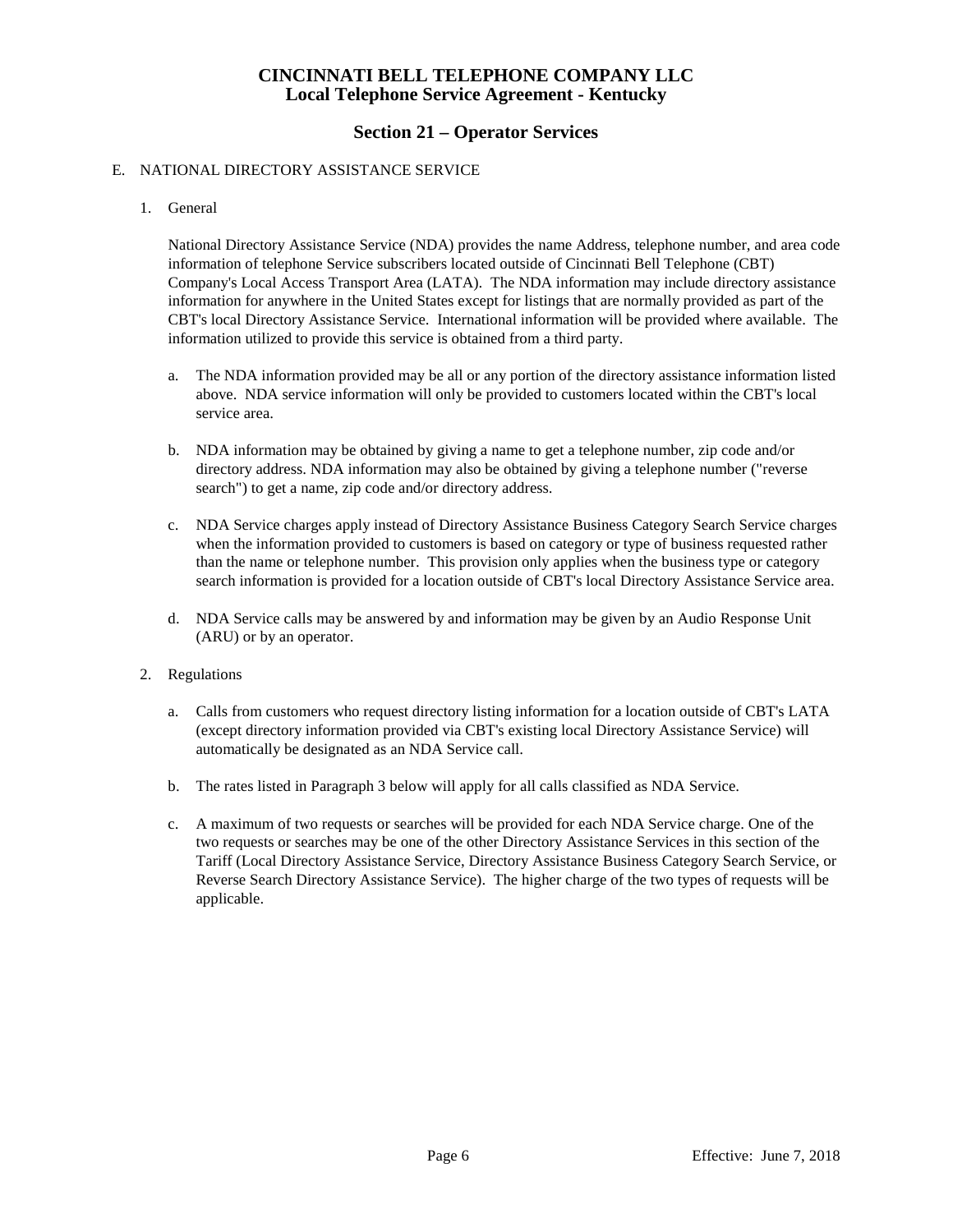## **Section 21 – Operator Services**

#### E. NATIONAL DIRECTORY ASSISTANCE SERVICE (Continued)

- 2. Regulations (Continued)
	- d. CBT shall not be liable for any errors or omissions, whether arising through negligence or otherwise, in the information furnished and the customer shall save CBT harmless against all claims (including costs and reasonable legal fees) that may arise from the use of such information
	- e. Directory Assistance Call Completion Service is not available with NDA Service.
	- f. NDA Service calls will not be accepted from the following groups:

Access Line Service for Customer-Provided Public Telephone Service

Prisons/Inmate Service Facilities

3. Rates and Charges

Rates and charges, as found in the Pricelist associated with this Service Agreement, apply for each NDA Service call (maximum of two requests or searches per call. (See Note.) These charges are applicable even if no listing information was found.

Note: One of the two requests or searches may be one of the other Directory Assistance Services in this section of the Tariff (Local Directory Assistance Service, Directory Assistance Business Category Search Service, or Reverse Search Directory Assistance Service). The higher charge of the two types of requests will be applicable.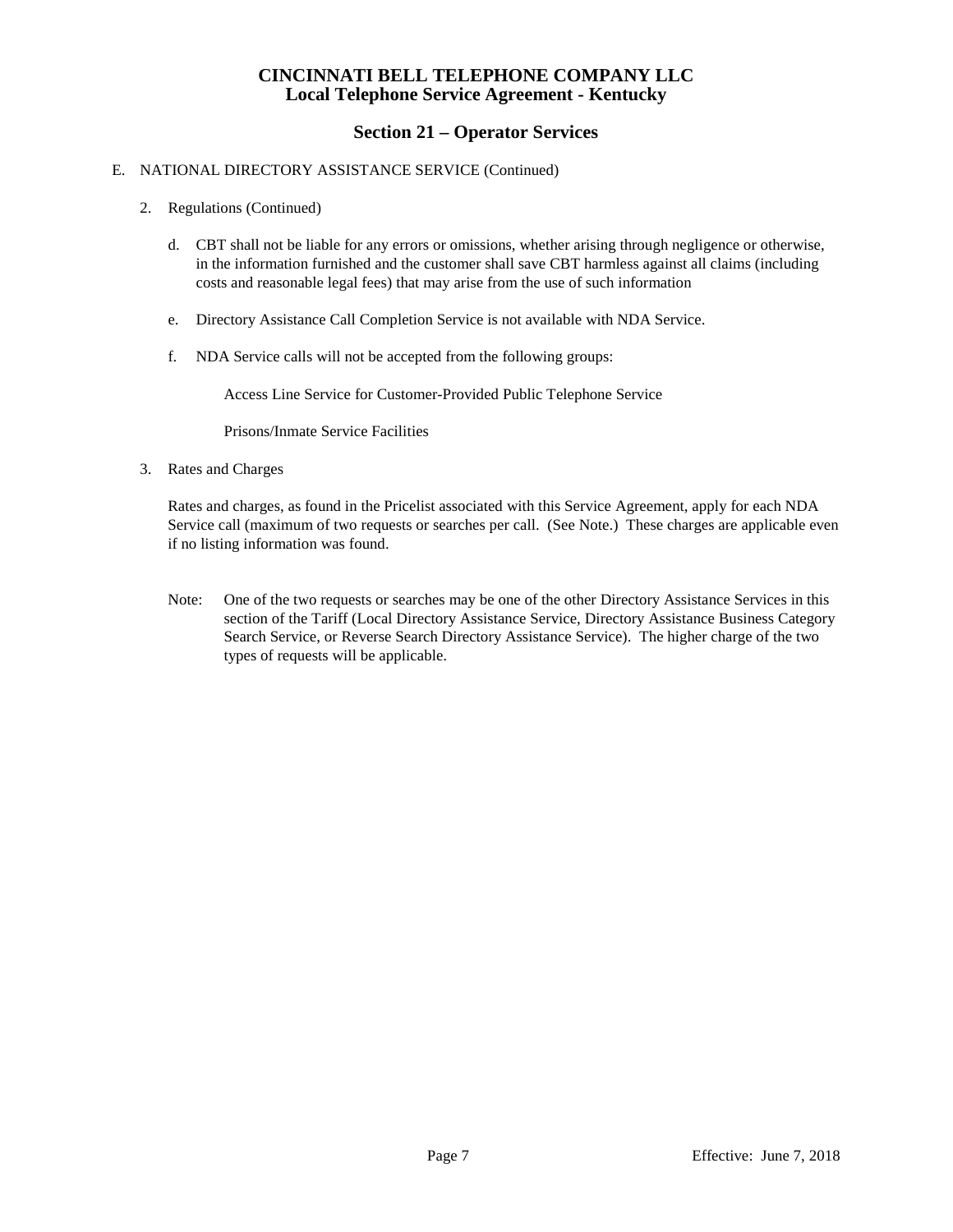## **Section 21 – Operator Services**

#### F. DIRECTORY ASSISTANCE BUSINESS CATEGORY SEARCH SERVICE

#### 1. General

Directory Assistance Business Category Search Service is a separate directory assistance service that provides information to customers based on the category or type of business requested rather than the name of the business. The service provides information to the calling Party based on a search of the database for product and/or service listings, e.g. flowers, hardware, etc. Where technically possible and Economically feasible the service will also include searching for geographic locations such as a "hardware store on the east side".

- a. Directory Assistance Business Category Search Service will only be available to customers located within CBT's local service area.
- b. Business Category Search type information provided for locations outside of CBT's local Directory Assistance Area will be provided as National Directory Assistance Service (NDA) as described in Section 27, Paragraph F. above.
- c. Only nonresidence service listings will be included in the database.
- d. Directory Assistance Business Category Search Service calls may be answered by and information may be given by an Audio Response Unit (ARU) or by an operator.
- e. Directory Assistance Call Completion Service is included as part of Directory Assistance Business Category Search Service at no additional charge. Directory Assistance Call Completion Service provides Local Directory Assistance customers the option of having their calls to the requested directory number completed automatically by the Operator Services Switch (OSS). Toll, message, or local usage charges as a result of Directory Assistance Call Completion Service will be applicable.
- 2. Regulations
	- a. Calls from customers who request directory listing information for a service and/or product without specifying a particular name will automatically be designated as a Directory Assistance Business Category Service call.
	- b. The rates listed in Paragraph 3 below will apply for all calls classified as Directory Assistance Business Category Search Service.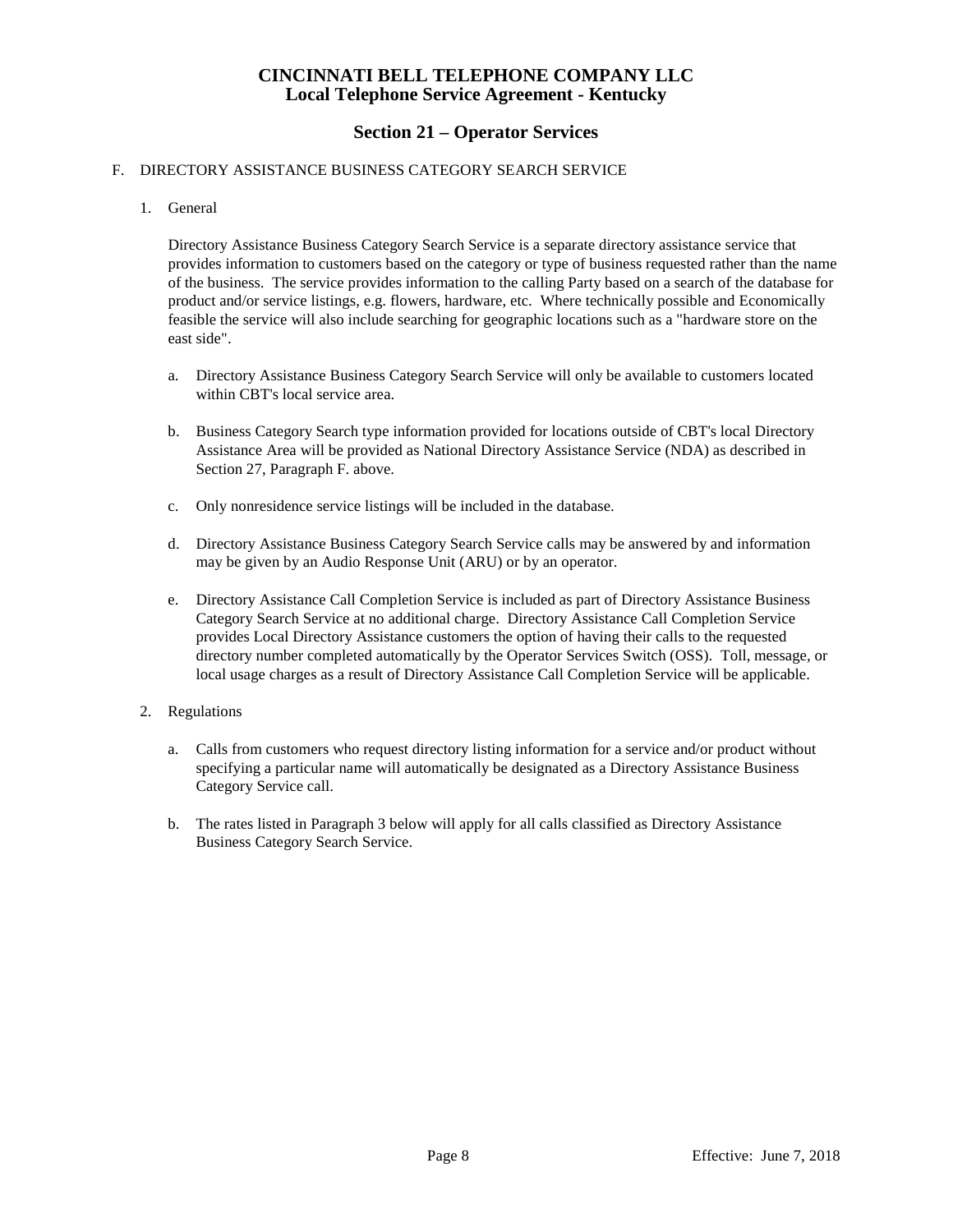# **Section 21 – Operator Services**

#### F. DIRECTORY ASSISTANCE BUSINESS CATEGORY SEARCH SERVICE (Continued)

- 2. Regulations (Continued)
	- c. A maximum of two requests or searches will be provided for each Directory Assistance Business Category Search Service Charge. One of the two requests or searches may be one of the other Directory Assistance Services in this section of the Tariff (Local Directory Assistance Service, National Directory Assistance Service, or Reverse Search Directory Assistance Service). The higher charge of the two types of requests will be applicable.
	- d. A maximum of three (3) listings per search will be provided for each product or service category for Directory Assistance Business Category Search Service.
	- e. CBT shall not be liable for any errors or omissions, whether arising through negligence or otherwise, in the information furnished, and the customer shall save CBT harmless against all claims (including costs and reasonable legal fees) that may arise from the use of such information.
	- f. Directory Assistance Call Completion Service is not offered with Directory Assistance Business Category Search Service for locations outside of CBT's local Directory Assistance Area.
- 3. Rates and Charges

Rates and charges, as found in the Pricelist associated with this Service Agreement, apply for each Directory Assistance Business Category Search Service performed. (Maximum of two request or searches per call - See Notes.) These charges are applicable even if no listing information is found.

- Note 1: One of the two requests or searches may be one of the other Directory Assistance Services in this section of the Tariff (Local Directory Assistance Service, National Directory Assistance Service, or Reverse Search Directory Assistance Service). The higher charge of the two types of requests will be applicable.
- Note 2: Directory Assistance Call Completion Service is included as part of Directory Assistance Business Category Search Service at no additional charge. All toll, message, or local measured usage charges as a result of Directory Assistance Call Completion will be applicable.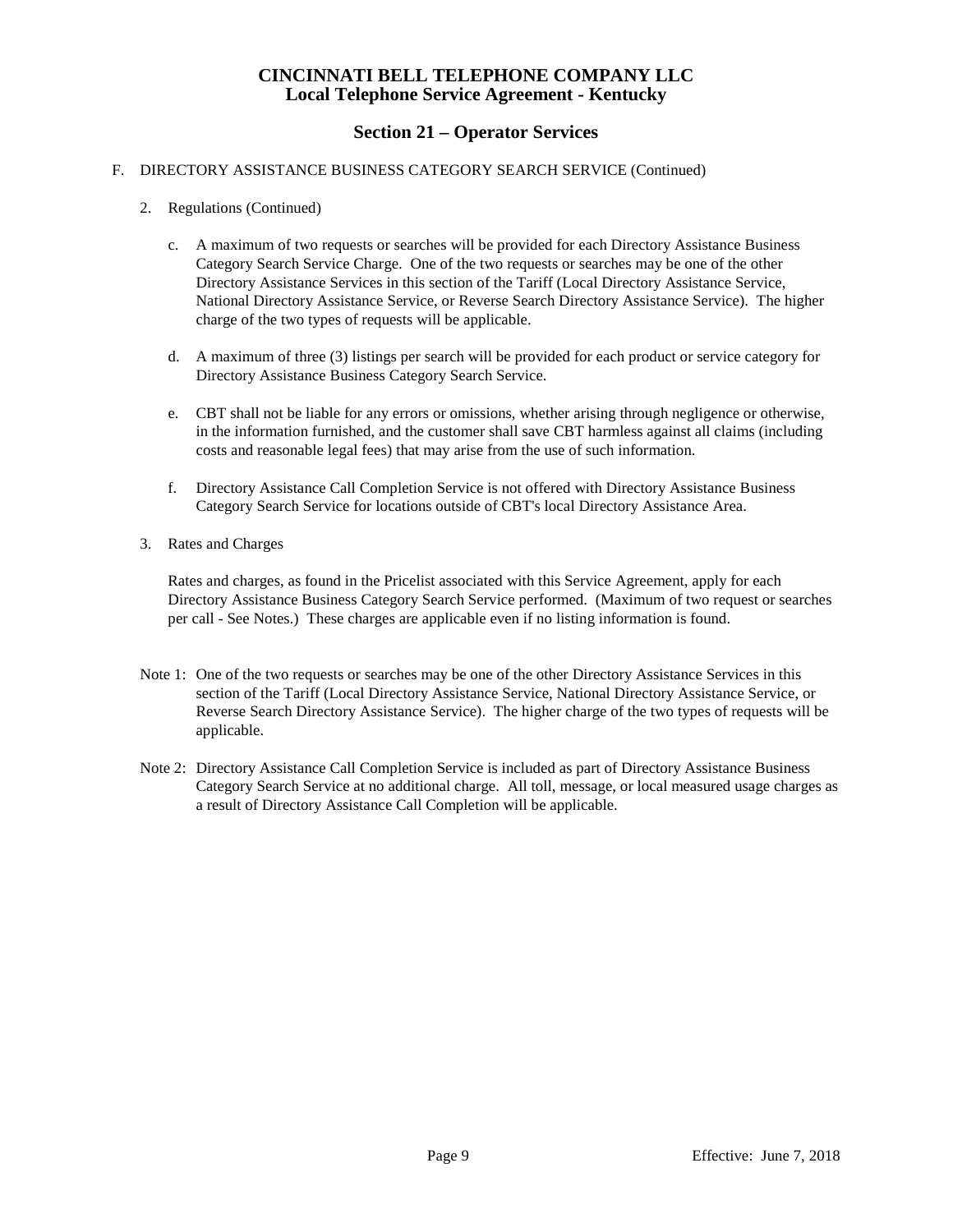### **Section 21 – Operator Services**

#### G. REVERSE SEARCH DIRECTORY ASSISTANCE SERVICE

- 1. Description
	- a. Reverse Search Directory Assistance Service (RSDAS) is an operator based directory assistance service which allows a requesting party to obtain directory assistance information (name and address) by utilizing the telephone number as the search key.
	- b. RSDAS information may be accessed by dialing 411.
- 2. Terms and Conditions.
	- a. There are no call allowances or exemptions for RSDAS.
	- b. If a customer calls Directory Assistance for the purpose of obtaining information via RSDAS and also asks for other Directory Assistance Service information, such customer shall be charged the rates in Paragraph 3. below. In addition, the appropriate charge for the other Directory Assistance Service provided shall be applied.
	- c. A maximum of two name and/or address searches will be provided for each RSDAS. One of the two requests or searches may be one of the other Directory Assistance Services in this section of the Tariff (Local Directory Assistance Service, National Directory Assistance Service, or Directory Assistance Business Category Search Service). The higher charge of the two types of requests will be applicable.
	- d. The Telephone Company shall not be liable to the RSDAS customer for any errors or omissions, whether arising through negligence or otherwise, in the information furnished, and the RSDAS customer shall save The Telephone Company harmless against all claims (including costs and legal fees) that may arise from the use of such information.
	- e. All Telephone Company customers, upon request, will be given an option at no charge to exclude any listing information that they do not want included in their listing. Domestic shelters have been directly contacted and will be excluded upon request.
	- f. RSDAS does not provide telephone numbers, name or addresses of its non-published listings. However, the name, telephone number and address information will be provided in those situations where a customer's listing is not in the directory and the customer has not requested non-published service.
	- g. RSDAS calls will not be accepted from the following groups:

Access Line Service for Customer-Provided Public Telephone Service (COCOTS)

Prisons/Inmate Service Facilities